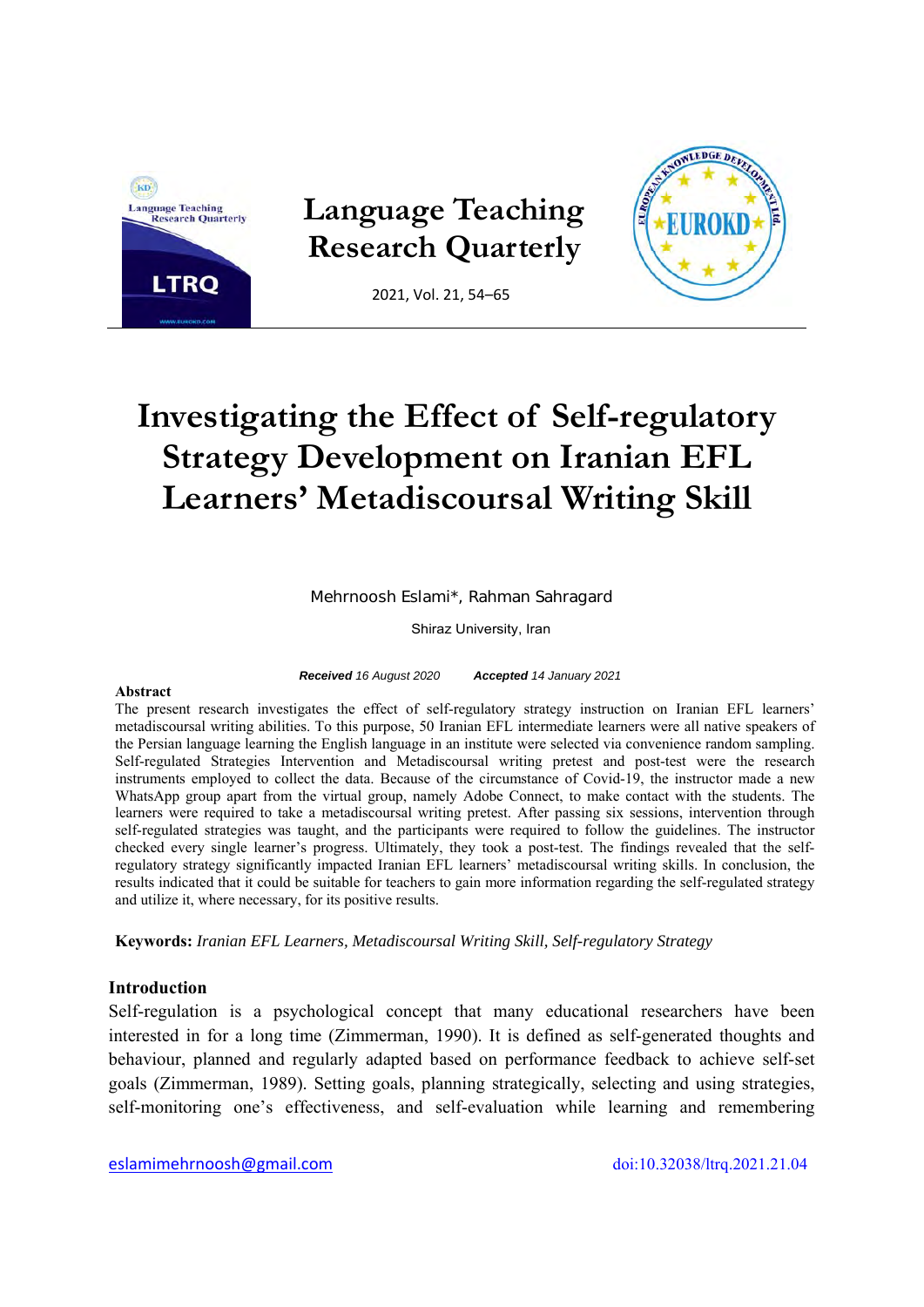knowledge and academic skills are among the list of self-regulated learning (SRL) steps (Zimmerman, 2008). Correspondingly, Schunk and Zimmerman (1997) defined SRL as an approach that makes learners autonomous and causes them to become active and take responsibility for their learning and problem-solving. This process of making learners autonomous suggests that self-regulation is a skill that can be developed. There exists some evidence regarding the teachability of Self-regulation in a study by Palincsar and Brown (1984). They presented that self-regulatory processes and strategies are teachable, and teachers can train learners to develop such skills, which were in line with many other studies. (Perels, Gurtler, & Schmitz, 2005; Perry, Hutchinson, & Thauberger, 2007; Stoeger & Ziegler, 2008).

Some other studies indicate the importance of SRL in reading comprehension. For instance, Davis and Gray (2007) mentioned that self-regulated strategies help readers use their abilities to understand texts entirely. As Mulcahy-Ernt and Caverly (2009) empirically indicated, student' planning, decision-making, reflection, and evaluation of effective reading strategies can be boosted through self-regulatory reading strategies.

Writing skills are a medium for communication that shows language with signs and symbols. It is a skill that is often neglected until more advanced stages of language learning. However, it is necessary for those learners who intend to continue their English studies and majors other than English. It may also be necessary for other purposes, such as submitting papers for publication and conferences (Marandi, 2003).

Today, the use of metadiscourse markers in different texts has attracted many researchers. Metadiscourse is an area that deals with how the writers and speakers use language to interact with readers or listeners, and it is a widely used term within discourse analysis and language teaching. There are many definitions of metadiscourse; for example, Hyland (2005) says, as far as writers can engage with readers in predictable ways, metadiscourse is a key source in language. They can change and indicate their level of personality and represent themselves in ways they like, which helps any reader interpret and evaluate the text's information. Metadiscourse is, therefore, vital for positive communication. So, we can say that metadiscourse is a link between text and its context of use according to different expectations that readers have (Hyland, 2005). Crismore (1983) also defined metadiscourse as "Writing about writing, whatever does not refer to the subject matter being addressed" (p. 15). It is also used in writing to describe a word or phrase that comments on what is in the sentence, usually as an introductory adverbial clause or simply as the author's discoursing about the discourse; it is the author's intrusion into the discourse, either explicitly or non-explicitly, to direct the reader rather than inform them (Crismore, 1983). A more recent study by Abdelrahim and Abdelrahim (2020) highlighted the metadiscoursal features applicable for designing assessment instruments for evaluating voice, cohesion, and organization in argumentative writing, which can be used as an insight for metadiscourse as a target area for teaching and assessment of writing. They found out that many metadiscoursal features in students' argumentative writing are missed and need to be practised.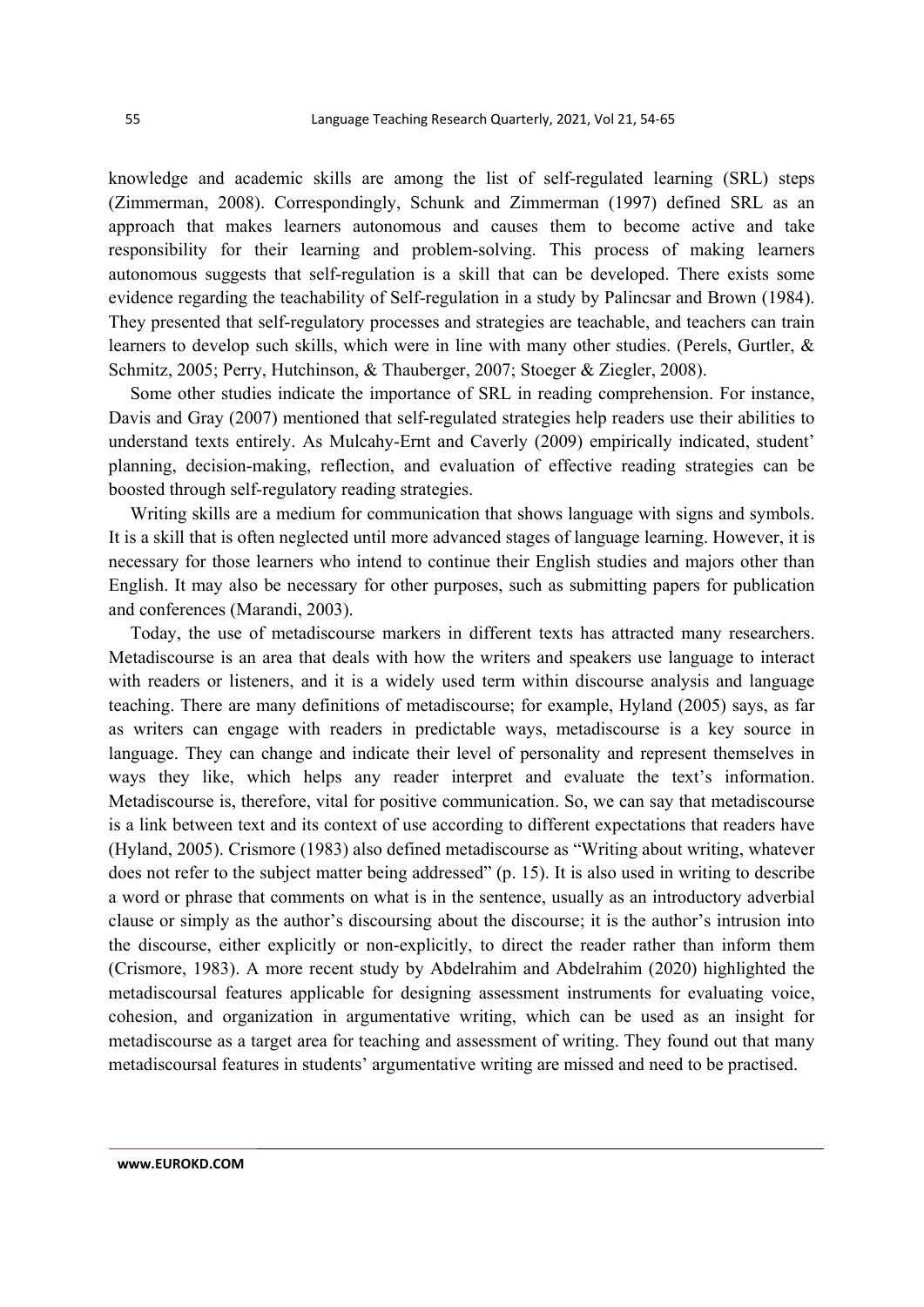#### Mehrnoosh Eslami, Rahman Sahragard 56

## **Statement of the Problem**

Self-regulated learners are students who are actively participating in their learning, rather than solely relying on teachers, parents, or other external change agents to impart knowledge (Alexander, 1997). Teachers describe students who exhibit self-regulated behaviour as selfstarters who persist on instructional tasks, prevail over problems, and react appropriately to task performance outcomes (Zimmerman, 1997). In contrast, students who lack self-regulation are more likely to exhibit impulsive behaviour, set lower academic goals, inaccurately assess their abilities, engage in self-criticism, experience limited academic success, and give up easily.

Studies on academic self-regulation learning started as a possible outgrowth of a psychological investigation of self-control among grownups and its development in children (Zimmerman, 2001). Most of the early self-regulation studies were therapeutic, which means researchers tried to teach the participants the skill of changing dysfunctional behaviour such as aggression, addiction, and other behavioural problems. However, nowadays, researchers apply self-regulatory principles to academic situations (Schunk, 2005).

In terms of academic achievement, self-regulation is the fusion of skill and will. Students with effective self-regulation have learned to plan, control, and evaluate their cognitive, motivation, and affective, behavioural, and contextual processes. They understand how to learn, selfmotivate, and recognize their possibilities and limitations. As a function of this knowledge, they can control and regulate their learning processes in order to adjust to task objectives and context, to optimize their performance, and improve skills through practice (Artino, 2008; Miller &Bricman, 2004; Montalvo & Torres, 2004; Paris; 2004). Murcia (2001) claims that within the communicative framework of language teaching, the skill of writing enjoys a special status. Writing is a tool that different types of messages can be conveyed and can bring the readers and the writer closer to each other. Hence, as a communicative activity, attention must be paid to writing skills during the language learning course.

Chastein (1976) defines writing as a basic communication skill and a unique asset in learning a second language. Both writing aspects are important in the typical language class, and both can reinforce the other. Like those in the other three language skills, the learner adds writing goals that vary with the teacher. Some teachers almost entirely focus on the language itself, some on communication, and others on both the form and message.

Having the ability to compose grammatically and lexically acceptable essays is a sign of an EFL learner's language command. However, there exist difficulties in essay writing, especially narrative essays and stories. Such difficulties can result from different learning factors or teaching environments, and to overcome these problems; it is important to look for other tools that could improve students' writing skills. Hence, it necessitates the consideration of another method to be employed in teaching, which could be designing the curriculum of teaching students' metadiscourse writing.

Metadiscourse is an area, which has got attention in the last few decades. Having the ability to recognize metadiscourse markers in a text will help readers better understand the text and make the text easier to read. There are hundreds of standard articles that have been written in this area and across different registers. Metadiscourse markers are closely related to registers. They can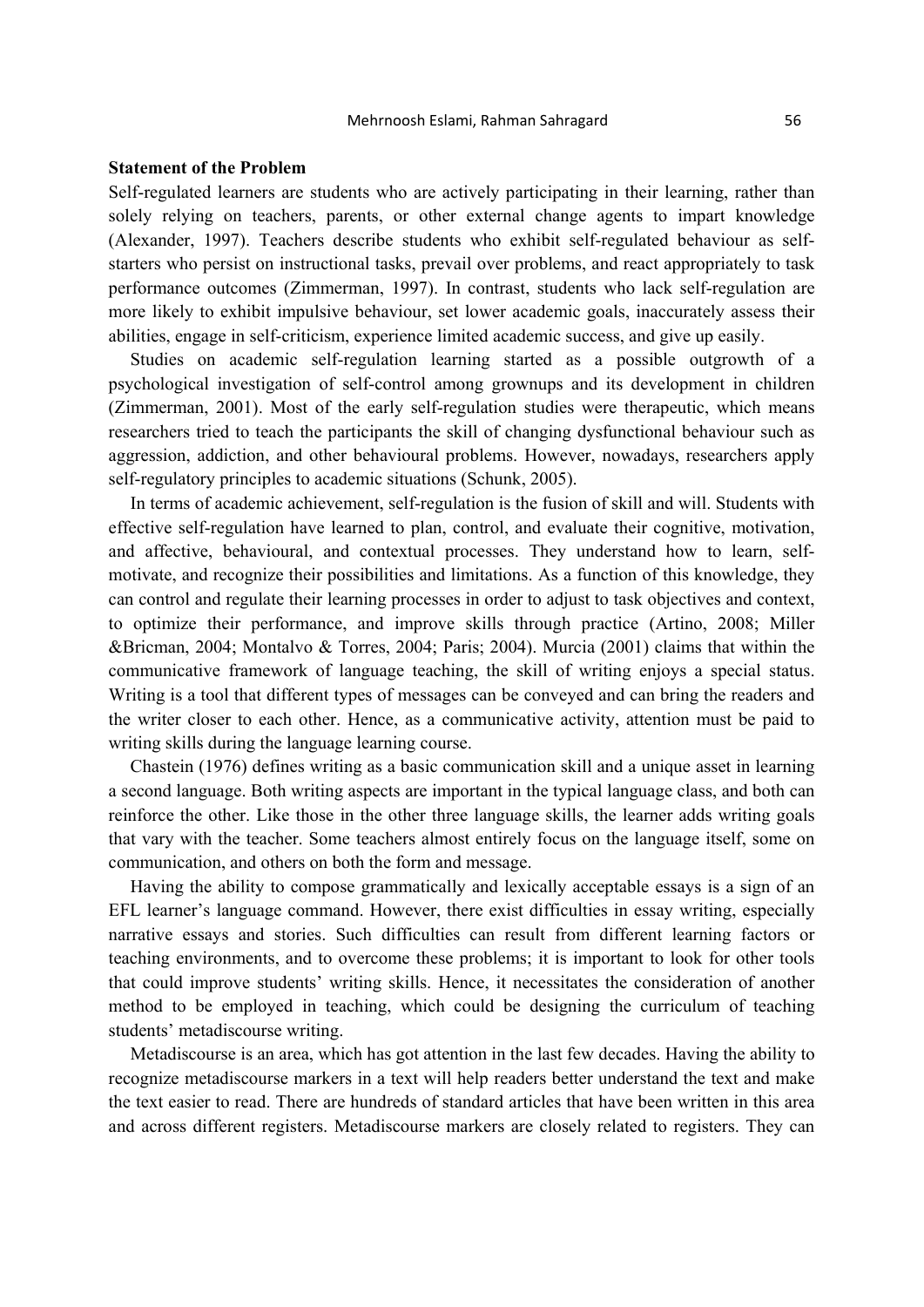guide readers through the text easily. Many articles have focused on using metadiscourse markers in specific registers and sub-registers. However, a few studies on register variation of metadiscourse markers in general (Zhang, 2017) has done multidimensional analyses of written and spoken registers. Therefore, finding the appropriate methods to teach metadiscourse writing in the EFL context is of paramount importance. One of these methods is developing a selfregulatory strategy (SR) among learners. To this end, the current study was an attempt to investigate the effect of self-regulatory strategy instruction on Iranian EFL learners' metadiscourse writing skill.

### **Significance of the Study**

In the domain of language teaching, the importance of understanding the dynamic interaction between personal and contextual factors that are involved in the process of learning English as a foreign language is undeniable (Albert, 2006; Dorneyei & Skehan, 2003). Therefore, SR plays an important role in psychological trends. Moreover, it is largely believed that learners' psychological factors play an important role in learning a language (Lightbown & Spada, 2013). It is also assumed that establishing a self-regulated learning environment in the classroom may optimize language learning and teaching.

The growing need for promoting SR has led to some educators, such as Dam (1995) and Ku (2009), to attach great importance to SR's necessity in learning. According to their findings, selfregulated students can succeed academically and are more motivated. Therefore, being aware of how to increase understanding of this notion and improve it will accelerate the learning process. Based on previous studies in this field, awareness of every individual's learning styles is a useful solution to ease learning and achieve the ultimate goal of language learning, which can communicate. Hence, it is highly recommended that every learner learns about his learning styles before starting the learning process. EFL teachers, learners, curriculum, and syllabus designers, as well as policymakers, can gain benefit from the current research.

## **Review of the Literature**

Researchers have studied self-regulation and language skills in the past (e.g., Tseng, Dörnyei& Schmitt, 2006). Studies investigating the relationship between students' self-regulatory strategy and their success in several learning domains have indicated a positive relationship between these two constructs. For example, strategic learning has been proved to be effective in teaching vocabulary to students. (Pérez & Alvira, 2017; Moiinvaziri, 2018). A study by Sentürk (2016) found a relationship between Turkish EFL learners' self-regulated learning components and vocabulary knowledge in terms of their proficiency level and vocabulary depth and breadth. Her findings showed a strong positive relationship between self-regulation, vocabulary depth, and breath. In addition, Hardi (2014) sought to examine Hungarian primary school learners' vocabulary learning strategies in the framework of self-regulation. He used interviews and questionnaires, and classroom observations to find out the perceptions of their learning processes. The findings showed that students used different vocabulary learning strategies.

**www.EUROKD.COM**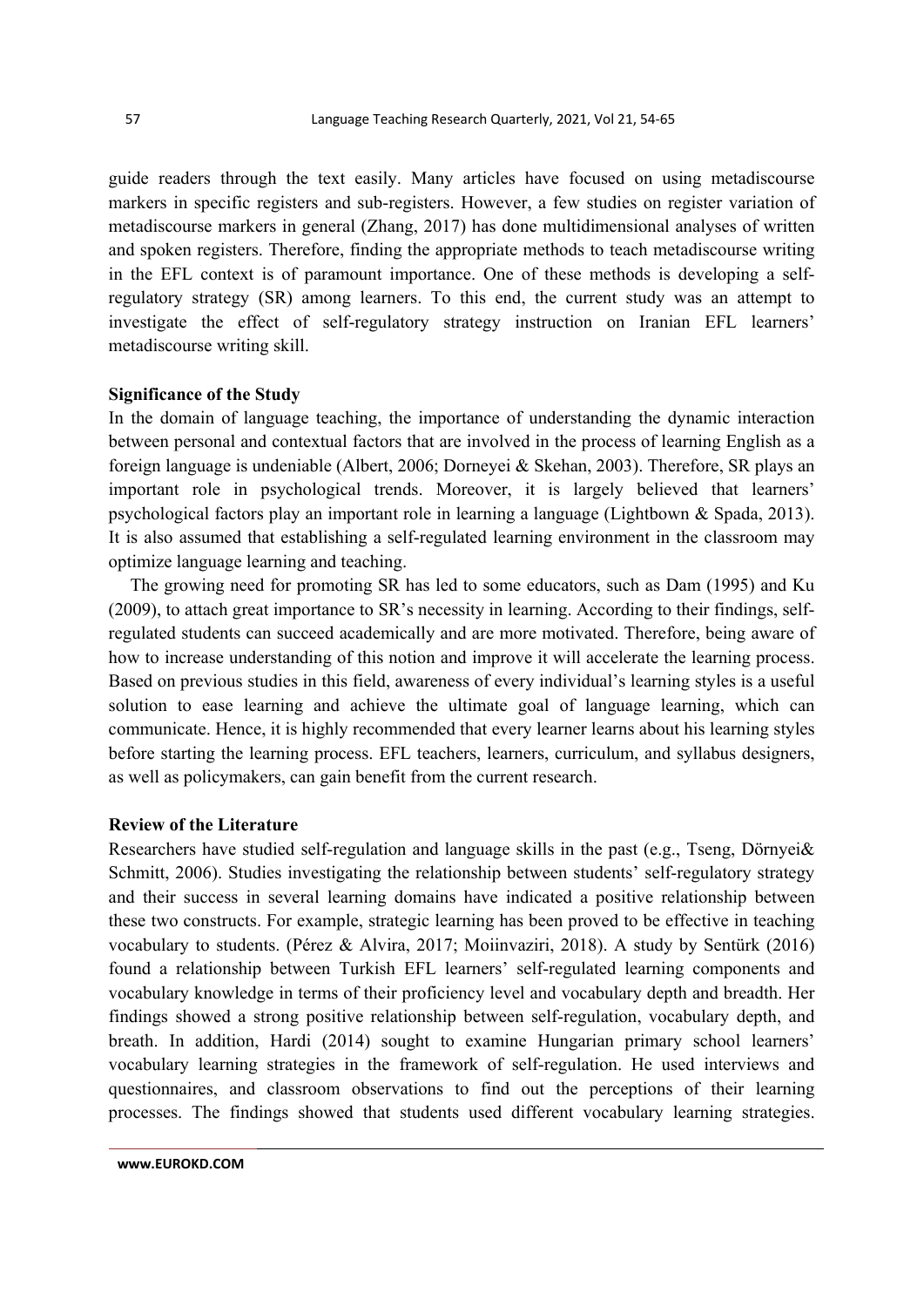Nabavi Ekhlas and Shangarffam (2012), in another study, examined the relationship between self-regulated strategies and each language skills along with the overall proficiency of Iranian IELTS candidates. There was a direct positive relationship between self-regulated behavioural strategies and language skills.

Additionally, Zarei and Hatami (2012) studied the relationship between Iranian EFL college students' self-regulated learning and their vocabulary knowledge and reading skill. The intended tests and questionnaires found different findings in the relationship between the various selfregulated learning elements. Moreover, it was concluded that no significant relationship was found between self-regulated components and vocabulary knowledge. The use of self-regulatory strategy and other types of strategies such as metacognitive ones was also investigated in a study by Amini, Anhari & Ghasemzadeh (2020). Their findings support the positive effect of selfregulatory engagements in reading development. Among the studies done on writing skills, Di Zhang (2020) studied paraphrasing as a useful one for academic writing and avoiding plagiarism. To realize the self-regulatory strategies in which elementary students of a school in the United States use while writing, Varier et al. (2020) analyzed their responses on a survey to see their self-regulatory behaviour while writing. Their results revealed that strategies like reviewing, brainstorming, and help-seeking– strategies were useful to improve their writing performance. Bai (2019) also studied motivation and its effect on SRL strategy use. It has been indicated that SLR varies among students while writing with different motivating factors.

Reviewing the literature also shows that some research has demonstrated gender differences in using self-regulated learning strategies in their learning. For instance, Lee (2002) proposed three main gender differences in SLR strategies from literature. Likewise, in another study, Young and McSporran (2001) found other gender differences regarding self-regulation, motivation, strategies learning, and skill learning. Fatemipour and Najafgholikhan (2015) studied the effect of self-regulated strategy on the language component of vocabulary among Iranian EFL students and the role of gender in such cases. Sixty Iranian intermediate EFL learners participated in the study. The experiment was taught using additional training in using a selfregulated strategy on vocabulary. As revealed, self-regulated strategies had a significant positive effect on the learners' vocabulary learning, while no difference was found among genders in using such strategies.

This effect of the self-regulated strategy was investigated in academic areas and other nonacademic ones. For instance, Anthonysamy et al. (2020) and Li, Ye, Tang, Zhou, and Hu (2018) investigated the issue, and results indicated that self-regulated strategy correlates positively with non-academic outcomes in digital learning within a blended learning environment. Due to the world's circumstances (Covid-19) and online and virtual learning wherever possible in both standardized e-learning situations or non-standard ones, the need to develop a self-regulatory strategy in students is recommended. (Greene et al., 2018). This strategy has also been useful in reducing the student's amount of stress. In a study by de la Fuente (2019), it has been revealed that having higher levels of self-regulation in learners can cause positive emotion in them, hence, helping them in handling negative emotions. In the same vein, Pawlak, Csizér and Soto (2020)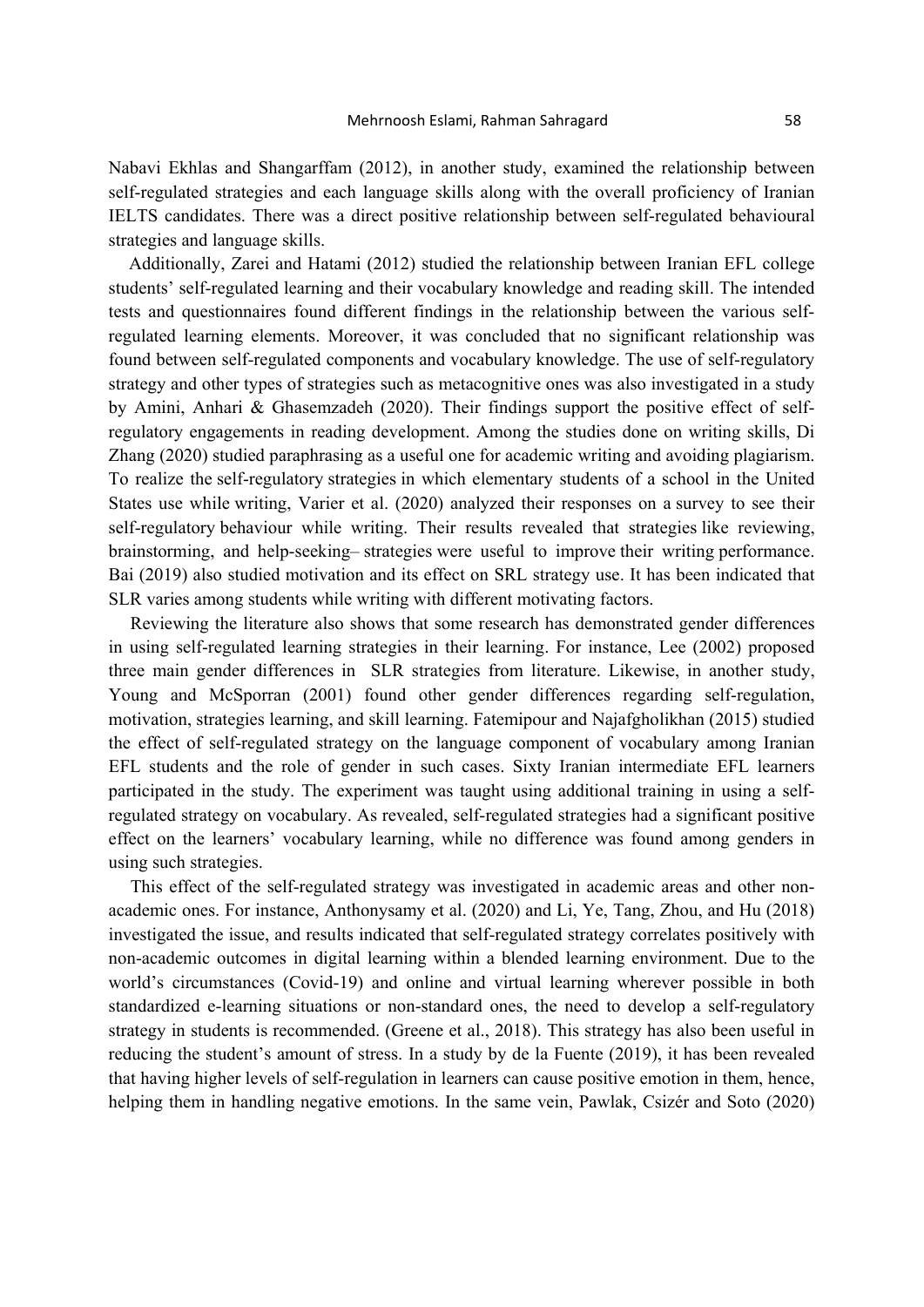searched for self-regulatory strategy use for students who have study abroad experiences indicating a positive relationship between the two.

Studies on self-regulatory strategy were also done to examine the relationship between students' self-regulation and their language learning strategies. Erdogan (2018) showed a medium positive correlation between these constructs. Moreover, it has been indicated that achievement and grade level were influential in student self-regulation and their language learning strategies.

There is little research on the effect of self-regulatory strategy on English language learners' writing skills, specifically in Iran and particularly during forced online leanings due to the spread of Covid-19 around the world. More precisely, the literature does not report empirical studies on self-regulatory strategy's efficiency in learners' metadiscoursal writing skills in an EFL context. Hence, the present study tried to fill the gap in the literature on strategic learning. If the students could benefit from this strategy to improve their metadiscoursal writing skill, the model can be recommended in other contexts.

### **Method**

# **Participants**

This study's participants included 50 Iranian intermediate EFL learners studying the English language in an institute in Shiraz, Iran. Due to the recent COVID-19 restrictions, all the classes were held online. The participants' age range was 19 to 26, with a mean age of 22.5. The researcher selected the learners through convenience random sampling from among intermediate learners, native Persian speakers.

#### **Instruments**

## **Self-regulated Strategies Intervention**

The self-regulation strategies intervention was selected from Graham and Harris (2005b). They developed six stages for self-regulation development called SRSD, which allowed students to learn and apply a reading strategy (Graham & Harris, 2005b). However, these stages were intended to be used as a beginning framework for instruction and can be reordered, combined, modified, and repeated based on the students' needs.

## **Metadiscoursal Writing Pretest and Posttest**

As pretest and post-test, two tests were conducted by the researcher to measure the participants' metacognitive writing knowledge. It included three topics from which students could choose, and then they were given 40 minutes to write a piece of metadiscoursal writing about it. The ACT Aspire assessment rubric for writing was used to score the participants' writings during this stage. In addition, their writing was rated by two raters.

## **Procedure**

For the current study, a pretest-posttest research design was used. To this end, first, 50 Iranian EFL male and female learners of an institute in Iran participating in virtual courses were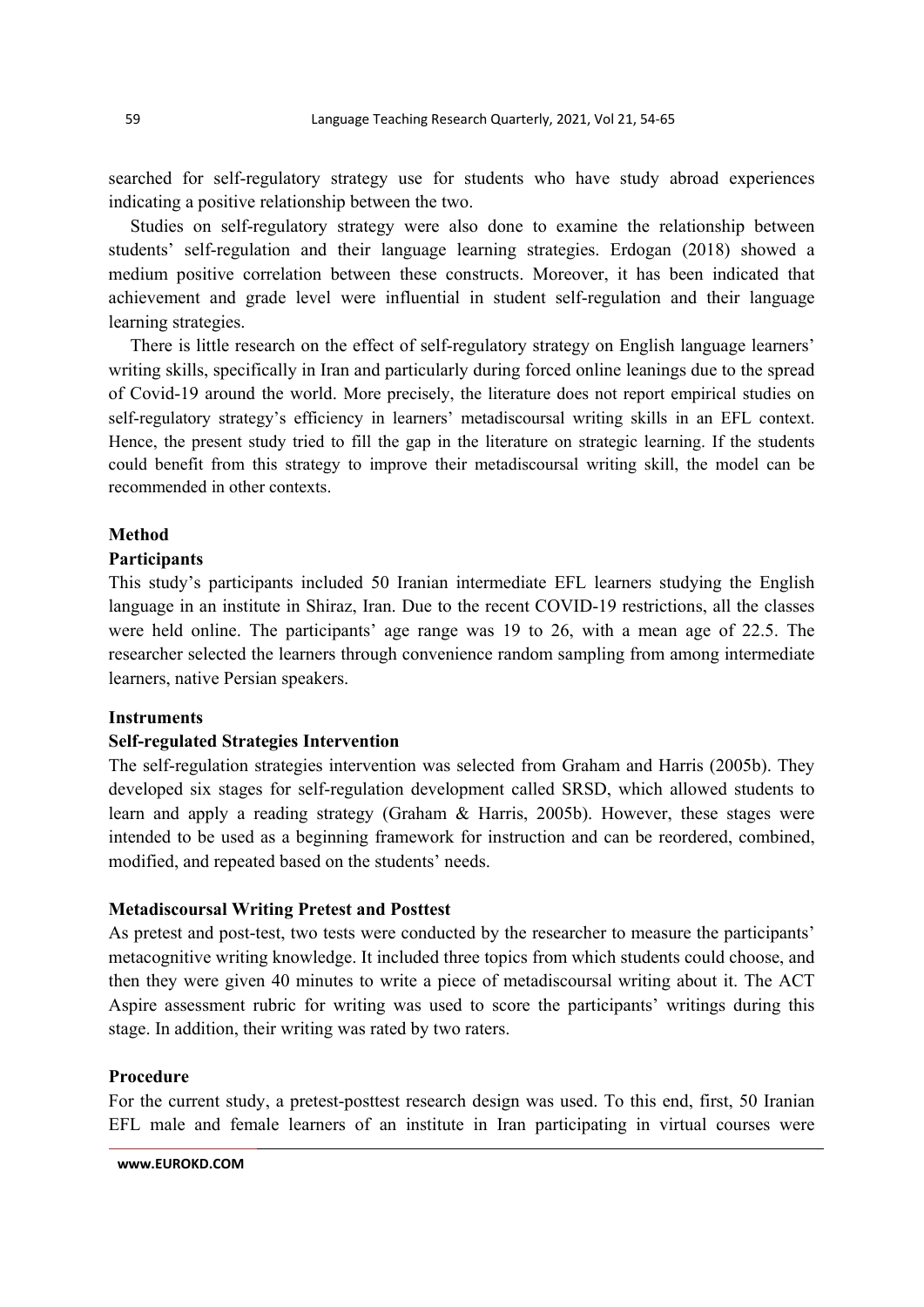#### Mehrnoosh Eslami, Rahman Sahragard 60

selected. They were then divided into one experimental and one control group. To this end, the instructor taught both groups through online teaching. She also made a WhatsApp group to contact the learners of each group. The learners were supposed to follow the instructions. Then, they took a metadiscoursal writing pretest. The participants were then taught via self-regulated strategies, intervention for six sessions. Learner's progress was looked upon until the students were ready to participate in a post-test. The data was then analyzed through paired samples t-test.

## **Results**

Before comparing the two groups' performance, it is essential to check the parametric test hypothesis before selecting the appropriate statistical test. According to Field (2013), hypotheses using parametric statistical tests include the normality of the distribution, the uniformity of the variance, and the interval variable's independence and measurement. The kurtosis and skewness values of each group and their corresponding z-scores are calculated to test the first hypothesis.

#### Table 1. *Skewness and kurtosis values*

|              | Skewness | Std. Error of Skewness | Kurtosis | Std. Error of Kurtosis |
|--------------|----------|------------------------|----------|------------------------|
| Experimental | $-112$   | 328                    | $-624$   | 749.                   |
| Control      | 165      | `14                    | $-759$   | 616                    |

Regarding the experimental group, the z-score of skewness was 0.35, and the kurtosis z-score was 0.909. The control group's z-score of skewness was 0.46, and their kurtosis z-score was 1.009. Comparing the z-scores against the known values for the normal distribution indicates that a value greater than 1.86 is significant at  $p < .05$ . As evident, none of the z-scores was higher than 1.86, which indicates a normal distribution of the scores. Furthermore, to examine the second assumption, namely, the homogeneity of variances, Levene's test was run. Table 2 presents the results.

Table 2. *Levene's test results* 

|                                      | LeveneStatistic | df1 |    | Sig. |
|--------------------------------------|-----------------|-----|----|------|
| Based on Mean                        | .084            |     | 48 | .722 |
| Based on Median                      | .078            |     | 48 | .719 |
| Based on Median and with adjusted df | .078            |     |    | .719 |
| Based on trimmed mean                | .082            |     | 48 | 720  |

According to Table 2, Levene's test is non-significant at  $p \le 0.05$ . Thus, it is concluded that the difference between the groups' variances is not significant and is roughly equal, and therefore the assumption of homogeneity of variances is met. Since the parametric test's main assumptions were met, the independent sample t-test could be run. The descriptive statistics of the two groups were calculated and presented.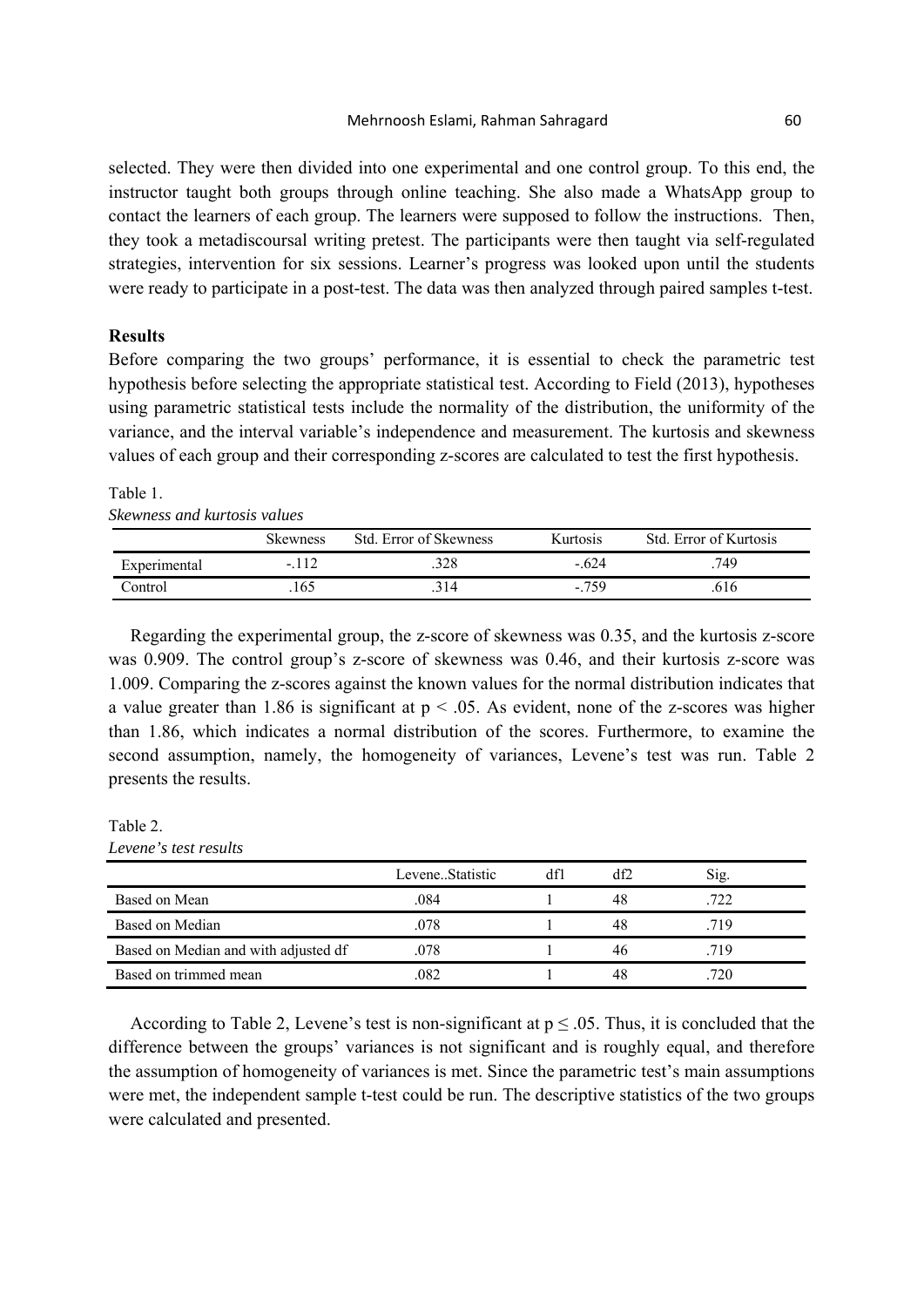Table 3.

 *The descriptive analysis of the experimental and control groups* 

|           | N. |       | Min. Max. M SD |     |      |  |
|-----------|----|-------|----------------|-----|------|--|
|           | 25 |       | 68 78 73 2.56  |     |      |  |
| <b>CG</b> | 25 | 65 73 |                | -69 | 2.28 |  |

Table 4. illustrates the results of the independent samples t-test for two groups.

# Table 4. *Independent samples t-test for two groups*

|                                |      | Levene's Test for<br><b>Equality of Variances</b> |      |        | t-test for Equality of Means |                    |                          |                                          |       |
|--------------------------------|------|---------------------------------------------------|------|--------|------------------------------|--------------------|--------------------------|------------------------------------------|-------|
|                                | F    | Sig.                                              |      | df     | Sig. $(2-$<br>tailed)        | Mean<br>Difference | Std. Error<br>Difference | 95% Confidence Interval<br>of Difference |       |
|                                |      |                                                   |      |        |                              |                    |                          | Lower                                    | Upper |
| Equal variances<br>assumed     | .772 | .382                                              | .077 | 48     | .939                         | .067               | .866                     | $-1.649$                                 | 1.782 |
| Equal variances<br>not assumed |      |                                                   | .077 | 46.905 | .939                         | .067               | .866                     | $-1.649$                                 | 1.782 |

As shown in Table 4. since Levene's Test result is significant, we observed  $p < 0.05$ , then we would use the "Equal variances assumed" output. In the t-test for Equality of Means, since  $p$ .939 is less than our chosen significance level  $\alpha = 0.05$ , it is concluded that there is a significant difference between the two groups' performance. That is, the experimental group outperformed their counterparts in the control group verifying the effect of self-regulatory strategy instruction on Iranian EFL learners' metadiscourse writing skill.

## **Discussion**

Today, some EFL/ESL teachers might pave the way for the learners to practice language skills and self-regulating behaviours. Also, the learners may get feedback during the language learning process, which might encourage them to become independent in driving their learning. Another effective element in enhancing the learners' self-regulated learning is the learning environment. According to Zimmerman (2002), the role of environment in learners' self-regulated learning proves that the environmental factor affects bidirectional interaction with learners' personal and behavioural features. This interaction with the environment leads to a cyclical development and adaptation of learners' self-regulation. Therefore, the environment can be effectively applied to enhance students' self-regulation.

This study's findings were in line with several other studies conducted in this regard. For instance, Graham, Harris, and Adkin (2015) investigated the implementation of self-regulatory strategy in story writing in which the results showed a significant effect of the strategy on the skill. In another study, Bakry and Alsamadani (2014) studied the impact of self-regulatory strategy on writing persuasive essays. They indicated that the strategy was effective in writing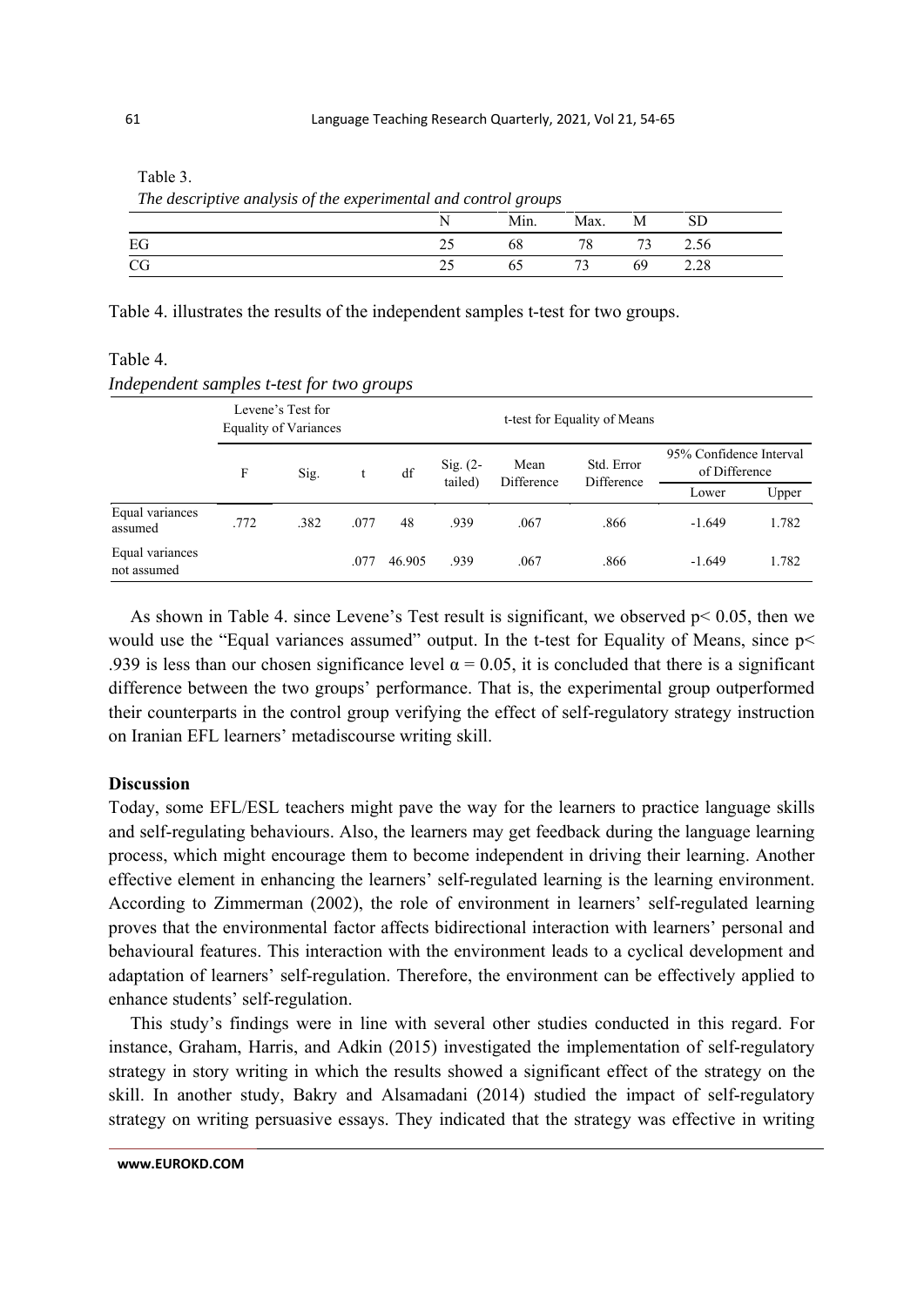persuasive essays, and the most predictable skills to be improved were creating ideas, sentence structure, paragraph writing, organization, and vocabulary. Self-regulatory strategy development on students' descriptive writing and reflective thinking was also examined by Samanian and Roohani (2018), indicating the same result.

Some more recent studies conducted in the same area were also indicating the influence of Self-regulatory strategy on writing skill, although not specifically on metadiscoursal writing. Hashey, Miller and Foxworth (2020), for instance, investigated the effect of self-regulated strategy development with another design on writing skill and indicated that it is a support for all writers in today's classrooms. Mitchell, McMillan & Rabbani (2019) have also investigated writing self-efficacy and writing self-regulatory behaviours in undergraduate writing but from nursing students and not foreign or second language learners. However, their results indicated the important role of self-regulatory behaviours in their writing.

Self-regulatory strategy can act as a layout and projection for the EFL learners to write better. It helps them go through the steps of discoursal writing more easily. In other words, it guides them in rarely missing or forgetting the steps. Moreover, this self-regulatory strategy's advantage goes beyond learners and helps teachers run their classes in a more learner-centred manner given that learners' needs and requirements are the goals of the class and the focus is to make them responsible and enthusiastic in writing skill. Hence, students become more autonomous, responsible, and independent as far as they are in the process of practising this skill.

Additionally, the present study's findings support Bandura's (1986) concept of the agency, which suggests that while learners try to be agents, they are aware of the process they go through and can control and adjust it. Moreover, Yun (2008) mentioned that reflecting on our works improves learners' metacognition knowledge about what they are doing at each stage. As such, a self-regulatory strategy can increase students' reflective thinking.

#### **Conclusion**

As a result of the literature and the present study's findings, it is recommended that the teachers study and practice more on the self-regulated strategy and its positive consequences. Although it is not currently applied in EFL classrooms, this strategy must be further investigated and clarified in different contexts. In-service training sessions can be a good place for experienced and newly hired teachers to get to know this term and apply it to improve their learners' metacognitive writing skills. Additionally, institutions of English Language and other EFL centres can integrate this strategy into their curriculum, providing their learners with a chance to develop their metacognitive writing. This strategy can also be applied at universities, particularly for those who want to teach in the future. Lastly, it is recommended that further research be conducted on the impact of self-regulated strategy development in teaching other languages.

#### **References**

Abdelrahim, A. A., & Abdelrahim, M. A. (2020). Teaching and Assessing Metadiscoursal Features in Argumentative Writing: A Professional Development Training for EFL Teachers. *International Journal of Applied Linguistics, 30*(1), 70-91.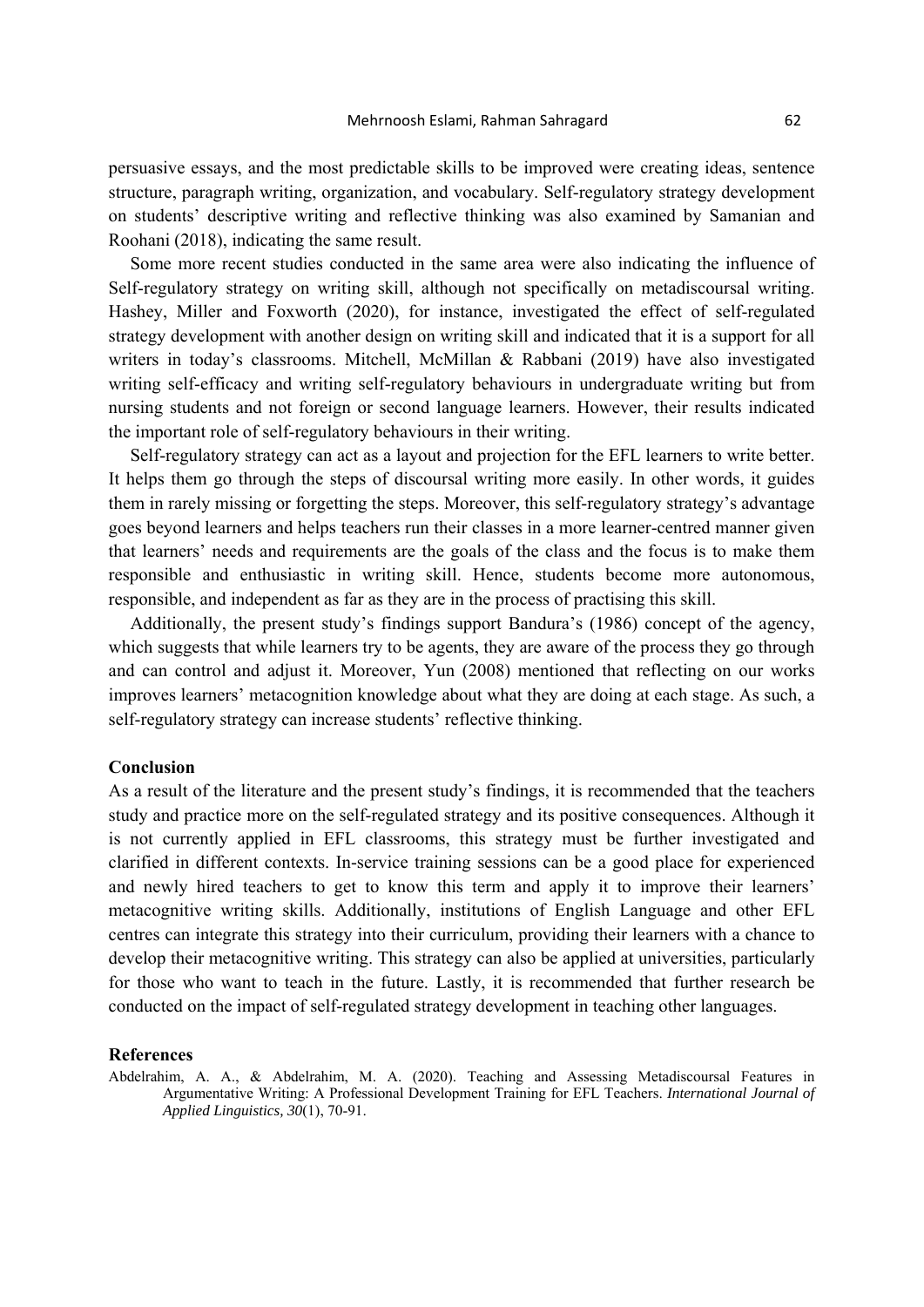- Abednia, A., Hovassapian, A., Teimournezhad, S., &Ghanbari, N. (2013). Reflective journal writing: Exploring inservice EFL teachers' perceptions. *System*, *41*(3), 503-514.
- Akbari, R. (2007). Reflections on reflection: A critical appraisal of reflective practices in L2 teacher education. *System, 35*(2), 192-207.
- Amini, D., Anhari, M. H., & Ghasemzadeh, A. (2020). Modeling the relationship between metacognitive strategy awareness, self-regulation and reading proficiency of Iranian EFL learners. Cogent Education, 7(01), 1787018.
- Andrusyszyn, M. A., & Davie, L. (1997). Facilitating reflection through interactive journal writing in an online graduate course: A qualitative study. *Journal of Distance Education, 12*(1), 103-126.
- Aneiro, S. (1989). The influence of receiver apprehension in foreign language learners on listening comprehension among Puerto Rican college students. Unpublished doctoral dissertation. New York, NY: New York University.
- Anthonysamy, L., Koo, A. & Hew, S. (2020). Self-regulated learning strategies and non-academic outcomes in higher education blended learning environments: A one-decade review. *Educ Inf Technol*. *25*, 3677–3704. https://doi.org/10.1007/s10639-020-10134-2
- Bai, B., & Wenjuan, G. (2019). Motivation and self-regulated strategy use: Relationships to primary school students' English writing in Hong Kong. Language teaching journal, https://doi.org/10.1177/1362168819859921.
- Barkhuizen, G. (2011). Narrative knowledging in TESOL. *TESOL Quarterly, 45*(3), 391-414.
- Bakery, M. S., & Alsamadani, H. A. (2014). Improving the persuasive essay writing of students of Arabic as a foreign language: Effect of self-regulation strategy development. *Procedia-Social and Behavioral, 182*, 89- 97.
- Bandura, A. (1986). *Social foundations of thought and action: A social cognitive theory.* Englewood Cliffs, NJ: Prentice-Hall.
- Greene, J. A., Copeland, D. Z., Deekens, V. M., & Yu, S. B. (2018). Beyond knowledge: Examining digital literacy's role in the acquisition of understanding in science. *Computers and Education, 117*, 141–159. https://doi.org/10.1016/j.compedu.2017.10.003
- de la Fuente, J., Martínez-Vicente, J. M., Peralta-Sánchez, F. J., Garzón-Umerenkova, A., Vera, M. M., and Paoloni, P. (2019). Applying the SRL vs ERL theory to the knowledge of achievement emotions in undergraduate university students. *Front. Psychol. 10*, 2070. doi: 10.3389/fpsyg.2019.02070
- Di Zhang, E. An investigation of novice ESL writers' cognitive processes and strategy use of paraphrasing. *Lang Test Asia 10*, 9 (2020). https://doi.org/10.1186/s40468-020-00104-3
- Dewey, J. (1933). *How we think: A restatement of the relation of reflective thinking to the educative process*. Boston, MA: Houghton Mifflin.
- Erdogan, T. (2018). The Investigation of Self-regulation and Language Learning Strategies. *Universal Journal of Educational Research. 6*. 10.13189/ujer.2018.060708.
- Graham, S., & Harris, K. R. (2005). *Writing better: Effective strategies for teaching students with learning difficulties.* Baltimore, MD: Paul H. Brookes Publishing Co.
- Griffith, B., & Frieden, G. (2000). Facilitating reflective thinking. *Counselor Education & Supervision, 40*(2), 82- 92.
- Hashey, A. I., Miller, K. M., & Foxworth, L. L. (2020). Combining Universal Design for Learning and Self-Regulated Strategy Development to Bolster Writing Instruction. Intervention in School and Clinic, 1053451220910733.
- Hawkins, M., & Norton, B. (2009). Critical language teacher education. In A. Burns & J. Richards (Eds.), *Cambridge guide to second language teacher education* (pp. 30-39). Cambridge, MA: Cambridge University Press.

**www.EUROKD.COM**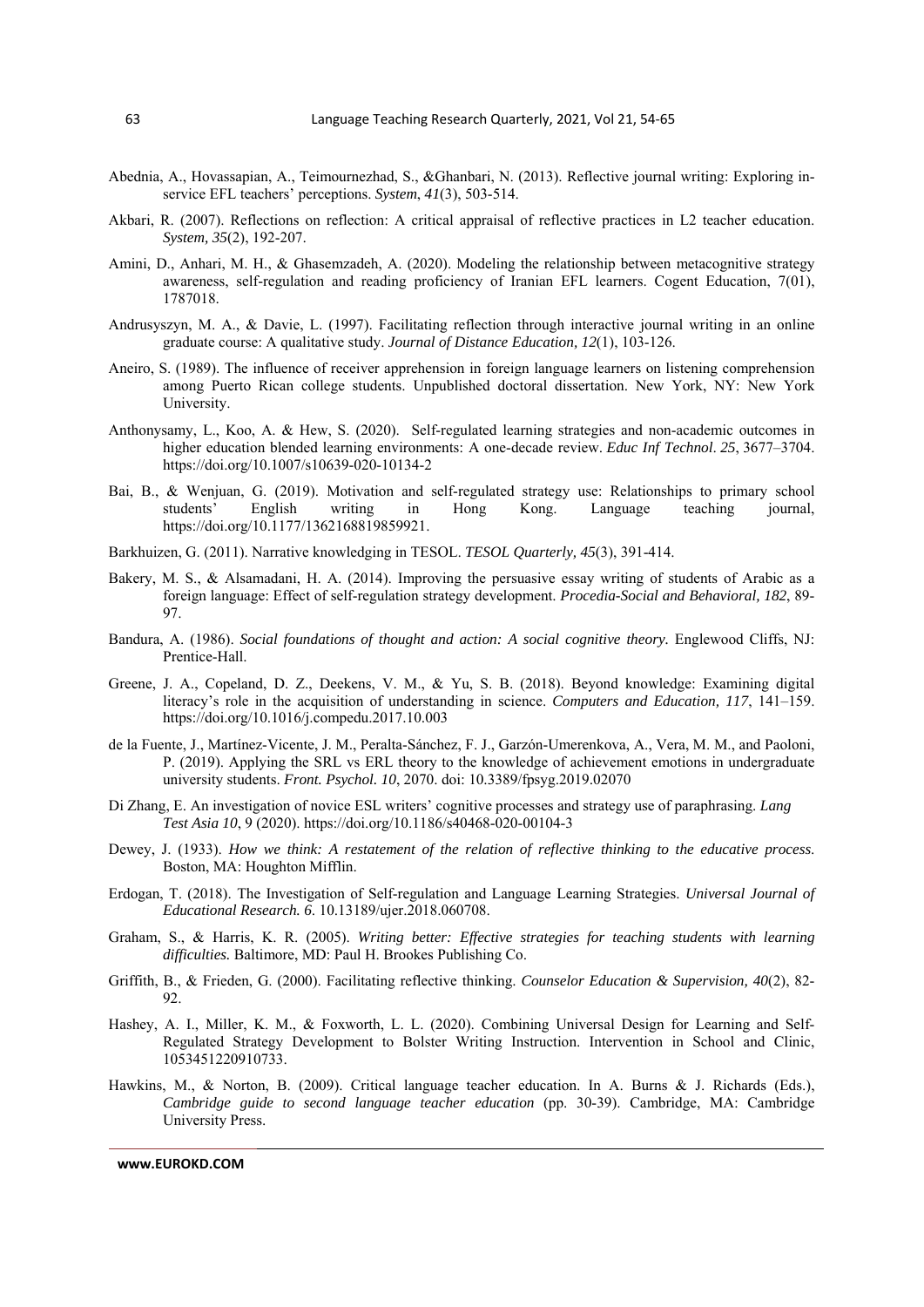- Karimvand, P., Hessamy, G., & Hemmati, F. (2014). The place of postmethod pedagogy in teacher education programs in EFL language centers of Iran. *Iranian Journal of Applied Linguistics (IJAL), 17*(2), 59-91.
- King, P., & Kitchener, K. (1994). *Developing Reflective Judgment: Understanding and Promoting Intellectual Growth and Critical Thinking in Adolescents and Adults*. San Francisco, CA: Jossey-Bass.
- Kumaravadivelu, B. (2003). *Beyond Methods: Macro Strategies for Language Teaching*. London: Yale University Press.
- Kumaravadivelu, B. (2006). *Understanding Language Teaching: From Method to Post Method*. Mahwah, NJ: Lawrence Erlbaum.
- Li, J., Ye, H., Tang, Y., Zhou, Z., & Hu, X. (2018). What are the effects of self-regulation phases and strategies for Chinese students? A meta-analysis of two decades research of the association between self-regulation and academic performance. *Frontiers in Psychology, 9* (DEC), 1–13. https://doi.org/10.3389/fpsyg.2018.02434.
- Mitchell, K. M., McMillan, D. E., & Rabbani, R. (2019). An Exploration of Writing Self-Efficacy and Writing Self-Regulatory Behaviours in Undergraduate Writing. *The Canadian Journal for the Scholarship of Teaching and Learning, 10*(2).
- Moiinvaziri,M. (2018). Exploring the Role of Self-Regulatory Capacity in Vocabulary Learning of Iranian EFL Learners. *Research in English Language Pedagogy.6* (2): 241-256. DOI: 10.30486/relp.2018.542584
- Pawlak, M., Csizér, K., & Soto, A. (2020). Interrelationships of motivation, self-efficacy and self-regulatory strategy use: An investigation into study abroad experiences. *System, 93*, 102300.
- Pérez, L. & Alvira, R. (2017). The acquisition of vocabulary through three memory strategies*. Colomb. Appl. Linguist. J., 19*(1), 103-116.
- Shokouhi, H., Daram, M., & Sabah, S. (2011). Shifting between third and first-person points of view in EFL narratives. Arts and Humanities in Higher Education: An International Journal of Theory, *Research and Practice, 10*(4), 433-448.
- Tang, R. (2009). Developing a critical ethos in higher education: What undergraduate students gain from a reader response task? *Reflections on English Language Teaching, 8*(1), 1-20.
- Weisberg, H. F., Krosnick, J. A., & Bowen, B. D. (1996). *An Introduction to Survey Research, Polling, And Data Analysis* (3rd ed.). Newbury Park, CA: Sage.
- Young, S., & McSporran, M. (2001). Confident men successful women: Gender differences in online Learning. In C. Montgomerie & J. Viteli (Eds.), *Proceedings of Ed Media 2001 Conference* (pp. 2110-2112), Chesapeake, VA: AACE.
- Yu-Ling, L. (2005). Teaching vocabulary learning strategies awareness, beliefs, and practices. A survey of Taiwanese EFL Senior high school teachers. Unpublished master's thesis, University of Essex.
- Yun, J. A. H. (2008). *Critical Reflection Among Elementary School Teachers: An Examination of Content, Cognitive Style, And Integrative Complexity*. London: Longman.
- Varier, D., Zumbrunn, S., Conklin, S., Marrs, S., Stringer, J. K., & Furman, J. (2020). Getting stuck in writing: exploring elementary students' writing self-regulation strategies. *Educational Studies, 1*-20.
- Zarei, A. A., & Hatami, G. (2012). On the relationship between self-regulated learning components and L2 vocabulary knowledge and reading comprehension. *Theory and Practice in Language Studies, 2*(9), 1939- 1944.
- Zimmerman, B. J. (2002). Becoming a self-regulated learner: An overview. *Theory into Practice, 41* (2), 64-70.